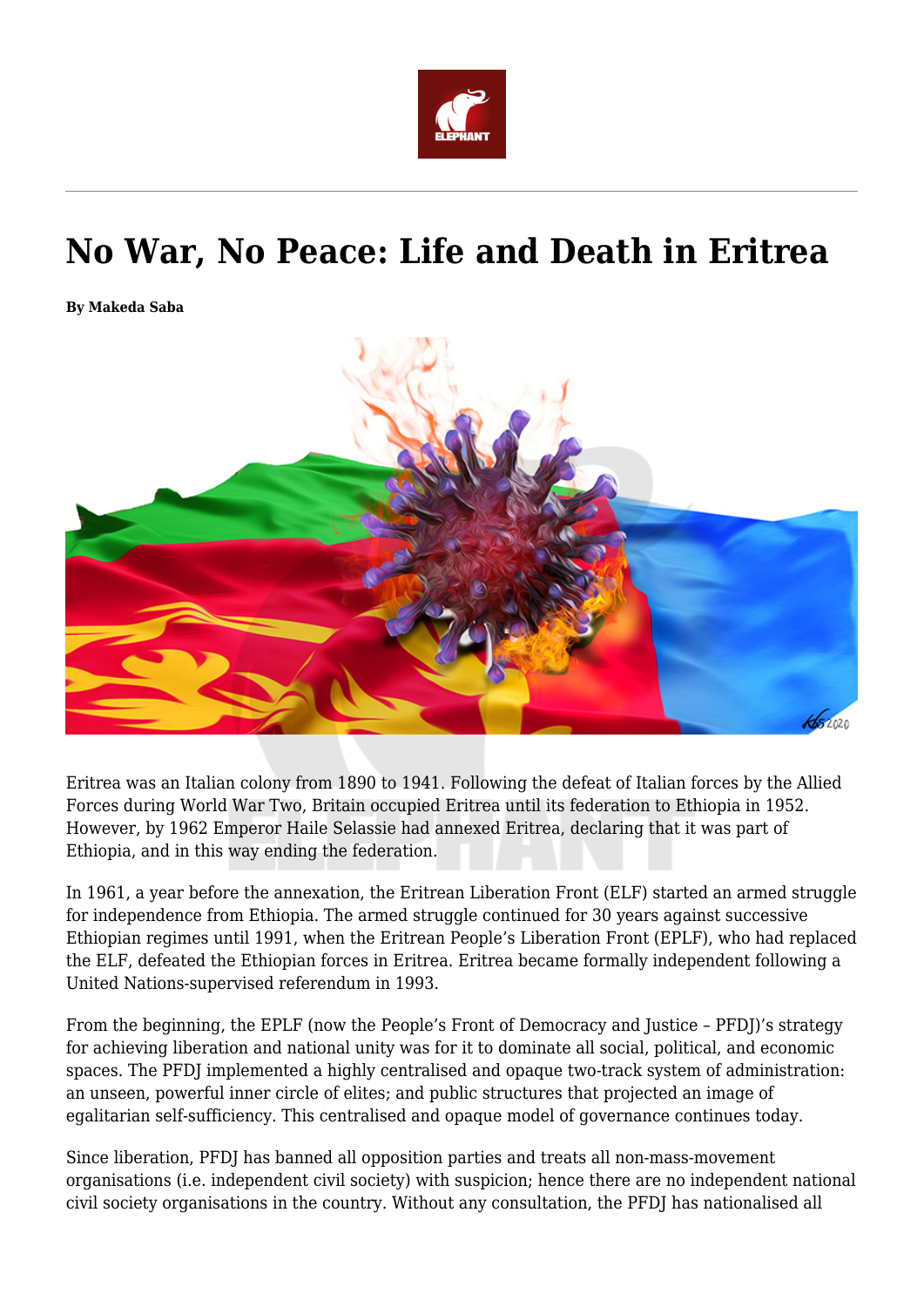land; it has established a unitary form of government, and it has changed the administrative boundaries within the country. Despite these totalitarian tendencies, in 1994, the PFDJ, as the Provisional Government of Eritrea, set up the Constitutional Assembly to draft the Constitution. The task was completed in 1997. But the Constitution remains unimplemented.

### **Border dispute**

In 1998, hostilities and war between Eritrea and Ethiopia resumed over border demarcation issues, particularly in the town of Bademe. By December 2000, the two countries signed the Algiers Peace Agreement and established the Eritrea Ethiopia Border Commission (EEBC) to determine the limits of their shared border.

The EEBC delivered its border decision on 13th April 2002, placing the town of Bademe, the flashpoint of the border conflict, on the Eritrean side. The Ethiopian government contested the allocation of Bademe to Eritrea. Therefore, a situation of "no war, no peace" ensued between the two countries as President Isaias Afewerki refused any dialogue on the issue because the parties had agreed that the decision of the EEBC was final and binding.

President Isaias Afwerki, who is also the chair of the PFDJ, took advantage of the strained relationship with Ethiopia to:

- 1. indefinitely postpone the implementation of the 1997 Constitution as well as the general elections;
- 2. arrest and disappear dissenters, especially University of Asmara students and the members of the government known as G15 who promoted a democratisation process (2001);
- 3. close the independent media and arrest journalists (2001);
- 4. abolish the Eritrean National Assembly (i.e. the Eritrean Parliament) (2002);
- 5. maintain a high level of militarisation of the country.

To maintain a high level of militarisation, the government vertically integrated the National Service to the National Development Programme (i.e. the Warsay Yikaalo National Development Programme) and to Education. This integration allows the Eritrean government to move students into the National Service and the National Development Programme from high schools (i.e. Grade 12) and indefinitely extends the period of service of the conscripts, hence taking full control over the working population.

In 1998, hostilities and war between Eritrea and Ethiopia resumed over border demarcation issues, particularly in the town of Bademe. By December 2000, the two countries signed the Algiers Peace Agreement and established the Eritrea Ethiopia Border Commission (EEBC) to determine the limits of their shared border.

Through the integration of the National Service into the Warsay Yikaalo National Development Programme and Education, the government has limited the citizenship rights of conscripts who while in service cannot: legally obtain a mobile phone or SIM card; get or renew a business licence; access land; and access travel documents and exit visas. Deserters or objectors are denied any rights and cannot access state services. Thus, the official Eritrean concept of citizenship is intrinsically linked to conscription and the fulfilment of National Service duties.

The National Service is a combination of military training and civil service, working for little pay in non-military activities such as agriculture, the construction of roads, houses and buildings and mining. The Warsay National Development Programme relies on the deployment of te National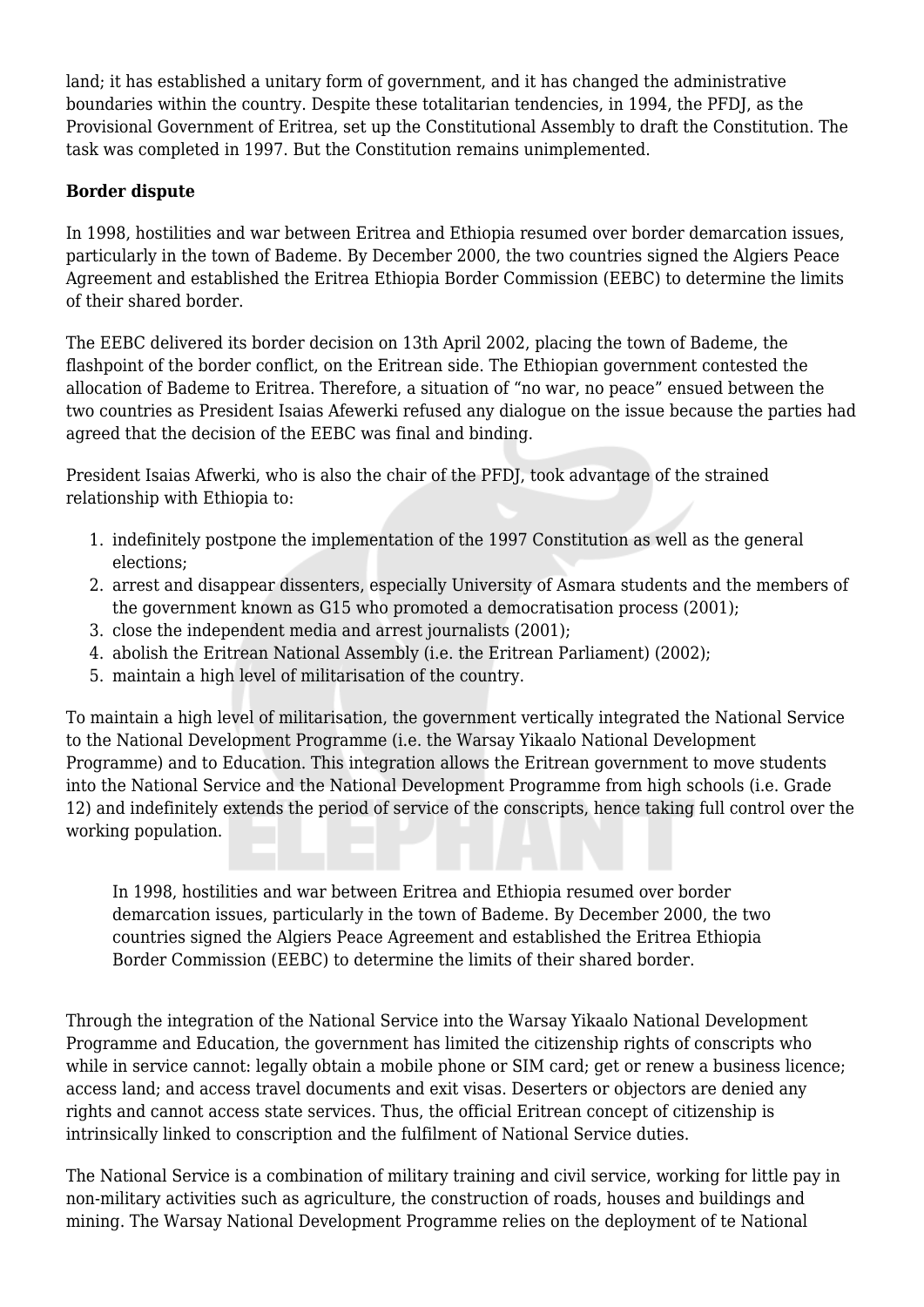Service (Warsay) and defence personnel (Yikaalo) as a labour force. The programme operates under the umbrella of the Ministry of Defence.

Since 2003, the government has closed the University of Asmara (the only university in the country). It has also required that all Eritrean students complete Grade 12 at the Sawa military training camp. Students who have not completed their final year of secondary school at Sawa and have not sat for the National School Certificat, cannot access college education. The PFDJ has replaced Asmara University with regional colleges, which are administered jointly by an academic director and a [military](https://www.researchgate.net/publication/231797362_Bare_Life_and_the_Developmental_State_Implications_of_the_Militarisation_of_Higher_Education_in_Eritrea) director.

National Service conscripts work for an indefinite period on development projects, the administration of ministries and local authorities, as well as in PFDJ-owned businesses. Such work is carried out for very little pay and in conditions that a UN [Commission of Inquiry](http://www.ohchr.org/Documents/HRBodies/HRCouncil/CoIEritrea/A_HRC_29_CRP-1.pdf) on Human Rights in Eritrea described as "forced labour".

The Eritrean authorities' control over the people includes the restriction of movement both internally and externally. Therefore, all Eritreans aged five and above cannot leave the country without an exit visa. The government will not issue an exit visa to any Eritrean above the age of five, irrespective of their situation (i.e. family reunification, health, etc.)

The government's control over the Eritrean people is a political, social and economic process of deprivation and human rights violations for which it refuses to take any responsibility. It is systematically [impoverishing](https://www.eepa.be/wp-content/uploads/2020/02/Chapter-3.pdf) the population. Therefore, Eritrean youth face having to choose between the life of slave labour or exile. They describe their [situation](https://www.eepa.be/wp-content/uploads/2020/02/Book2-Chapter-18-Makeda-Saba-research-gate.pdf) as slavery: *"[The] situation in Eritrea and long time ago with slaves is the same. We build the houses of the elites without money. We work on farms of government officials for no money. If you are educated, they deploy you to anywhere…for a short time, you can tolerate it…but this is for life."*

Faced with accusations of human rights violations, the government reverts to "threat" mode. It labels any reference to human rights violations as "lies" and "ploys" of its enemies to undermine the state. The PFDJ Head of Political Affairs, Mr Yemane Gebreab, [dismissed](https://soundcloud.com/maryharper-1/eritreas-head-of-political-affairs-yemane-gebreab) the findings of the Commission of Inquiry on Human rights by saying: "….[it is] really laughable……There is no basis to the claims of the Commission of Inquiry…"

The Eritrean authorities' control over the people includes the restriction of movement both internally and externally. Therefore, all Eritreans aged five and above cannot leave the country without an exit visa.

In addition to taking control over the working population, the government also took control of the economic sectors, including finance, import and export, transport and construction. It has achieved control over the economic sphere through a process of unfair competition with private business, facilitated by the fact that it does not pay taxes and does not comply with labour, environmental, and other regulatory requirements. Also, as the regime has control over the working population, it has unlimited access to a large pool of free labour, effecting a net transfer of the workforce away from the private sector. This policy of moving human resources to labour sites identified and controlled by the government has crippled the private sector, especially the agricultural industry, which still relies to a large extent on subsistence farming.

The government's control and domination of the economy have not increased economic activity or productivity. The economy is stagnating, further weakening the private sector and restricting [economic](https://www.worldbank.org/en/country/eritrea/overview) opportunities for Eritreans.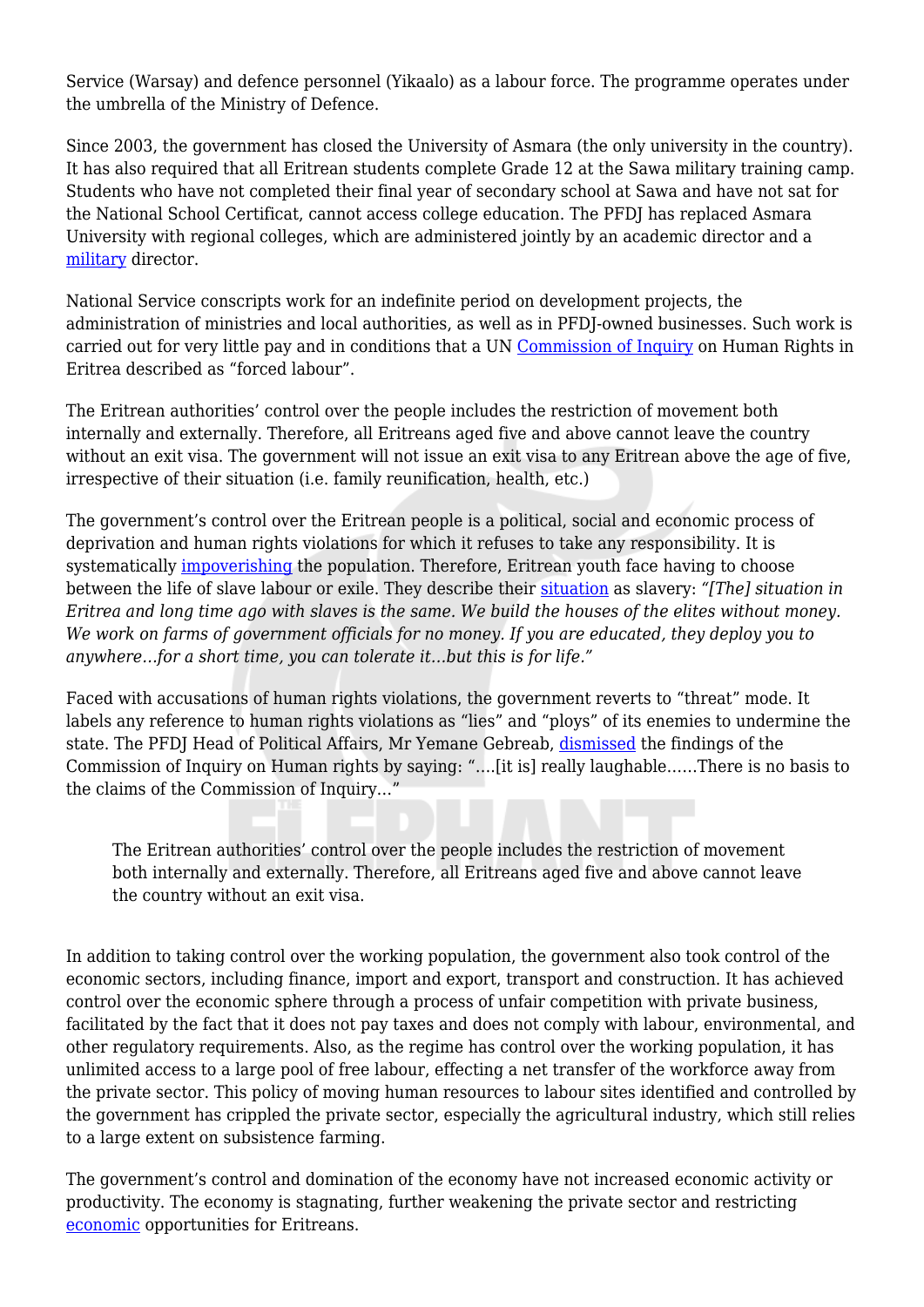Notwithstanding PFDJ's rhetoric, Eritrean youth experience the state as an albatross around their necks. They understand the state in terms of [spy](https://www.researchgate.net/publication/292993943_Low-tech_Surveillance_and_the_Despotic_State_in_Eritrea) networks; as a human rights violator curtailing civil, political, and economic rights and as the as the source of torture and deprivation. They see it as the source of all restrictions and deprivations. This is the reason why they flee the country.

### **Peace Agreement with Ethiopia and its aftermath**

In April 2018, the Ethiopia Prime Minister Abiy announced the acceptance of the EEBC decision, in particular the allocation of the flashpoint town of Bademe to Eritrea. In this way, he started a process that led to the signing of the Ethiopia Eritrea Peace Agreement in July 2018, thus ending two decades of "no war, no peace". The land borders opened to much jubilation in 2018. However, by April 2019, the Eritrean government had closed them all. So far, the only achievements of the Peace Agreement are the reopening of embassies and telecommunication lines and the resumption of flights.

The signing of the Peace Agreement immediately raised expectations that there would be a normalisation of relations between the two states. It also raised expectations regarding reforms within Eritrea that would lead to a reduction in the number of Eritrean youth fleeing the country. Soon after the signing of the Peace Agreement, the Eritrean Catholic priest [Aba Teklemichael](https://www.youtube.com/watch?v=nrs3Bcm59Vo) pointed to the sweeping reforms implemented by Prime Minister Abiy in Ethiopia, and urged the Eritrean government to also undertake necessary reforms in Eritrea and to democratise the government. By Easter 2019, the Eritrean Catholic bishops were also calling for a constitutional government and the rule of law. They also encouraged the government to release political prisoners and start a process of reconciliation within the country. However, to date there have been no reforms in the country, a state of affairs confirmed by the UN Special Rapporteur on Human Rights in Eritrea who at the start of this year [reported](https://www.ohchr.org/EN/NewsEvents/Pages/DisplayNews.aspx?NewsID=26020&LangID=E) that she had: " *……no tangible evidence of a meaningful and substantive improvement in the situation of human rights in Eritrea*".

The signing of the Peace Agreement immediately raised expectations that there would be a normalisation of relations between the two states. It also raised expectations regarding reforms within Eritrea that would lead to a reduction in the number of Eritrean youth fleeing the country.

The ongoing peace process is not transparent; it has mostly remained an elite political level agreement unable to deliver on the economic front or to resolve the issue of Bademe as both Prime Minister Abiy and President Isaias Afewerki have marginalised the Tigray People's Liberation Front [\(TPLF\)](https://www.usip.org/publications/2019/08/year-after-ethiopia-eritrea-peace-deal-what-impact) for political motives. The Eritrean government has increasingly identified the Tigray State and the Tigray People's Liberation Front (TPLF) as an existential threat to Eritrea, thus justifying the maintenance of a high level of militarisation. Consequently, Eritrean youth continue to flee the country. In 2018, [UNHCR](https://www.unhcr.org/globaltrends2018/#:~:text=The%20global%20population%20of%20forcibly,violence%2C%20or%20human%20rights%20violations.) ranked Eritrea as the ninth-largest refugee-sending state in the world.

## **Ailing health sector**

The totalitarian agenda of the Eritrean government did not spare the health sector either. The task of reconstructing the Eritrean health system after the liberation struggle and following the 1998-2000 Eritrea-Ethiopia border war was monumental. It was an undertaking that the late and former Minister of Health Saleh Meki undertook with passion, commitment, and zest from 1997 to 2009 when Ms Amina Nurhussein replaced him.

In his efforts rebuild the Eritrean health system, [Saleh Meki](https://books.google.co.ke/books/about/Building_the_Impossible.html?id=p-_EwQEACAAJ&source=kp_book_description&redir_esc=y) sought to establish strategic partnerships with critical international health institutions, private practitioners, faith-based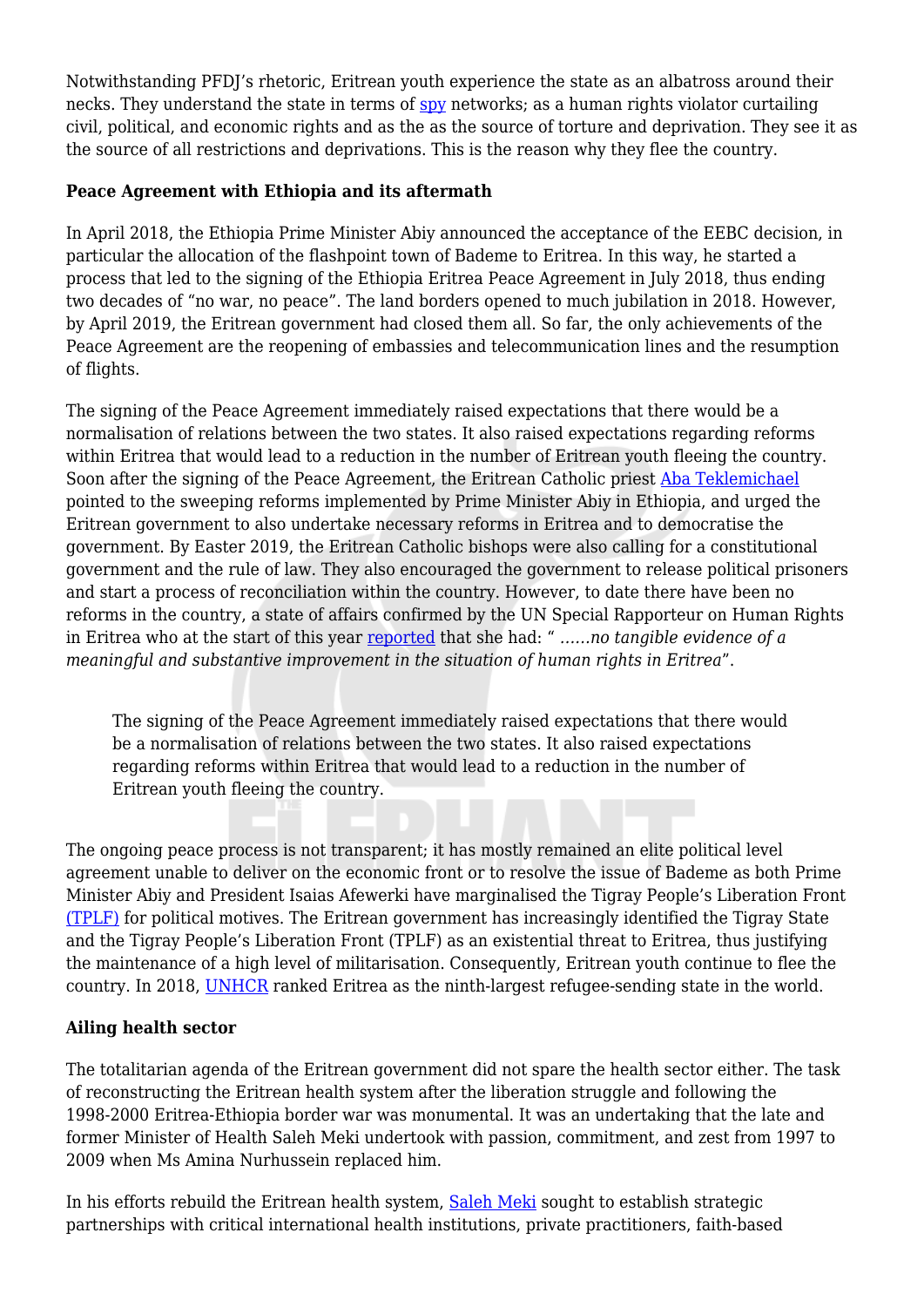organisations, such as the Catholic Church, as well as professional members of the Eritrean diaspora. The former Minister of Health carried on with his efforts despite the enormous pressure to conform to the dictates of President Isaias Afwerki, and the concerns generated by the closure of international non-governmental organisations, as well as the restriction of movement imposed on all organisations working in the country. Against all the odds, he re-established the medical school known as the Orotta Medical School.

Saleh Meki died on 2nd October 2009. Soon after his death, all the medical missions of international organisations that he had worked so hard to bring to Eritrea ended. By 2011 the Eritrean Government forced the [closure](https://2009-2017.state.gov/j/drl/rls/hrrpt/2011/af/186194.htm) of all private medical clinics. And, by 2018 a total of 29 Catholic health facilities providing maternal and child health support and serving some of the more remote communities in the country were closed. The seizure and closure, of the Catholic health facilities was carried out in complete disregard to the health and safety of the [patients](https://catholicphilly.com/2019/06/news/world-news/eritrean-catholic-bishops-say-government-closes-church-run-health-centers/), most of whom were left to fend for themselves.

There was no clear justification for the closure of the private health facilities. However, the closure of the Catholic health facilities was justified as an enforcement of the 1995 Proclamation to standardise and articulate religions institutions (Proclamation No 73 of 1995). The Proclamation prohibits religious bodies from engaging in [social and welfare services](https://d.docs.live.net/ad5bcb2dc90f3cde/Documents/Soon%20after%20the%20Peace%20Agreement%20was%20signed%20,%20Eritrea%20Catholic%20Priest%20Aba%20Teklemichael%20pointing%20to%20the%20sweeping%20reform%20implemented,%20in%202018%20by%20PM%20Abiy%20in%20Ethiopia.,%20urged%20the%20Eritrean%20Government%20also%20to%20make%20the%20necessary%20reforms%20in%20Eritrea%20and%20to%20democratise%20the%20Government.%20(Solomon,%202018).%20By%20Easter%202019,%20the%20Eritrean%20Catholic%20Bishop%20were%20also%20calling%20for%20constitutional%20government%20and%20the%20rule%20of%20law.%20They%20also%20encouraged%20the%20Government%20to%20release%20political%20prisoners%20and%20start%20a%20process%20of%20reconciliation%20within%20the%20country.%20(Catholic%20Bishops%20of%20Eritrea,%202019b).). This position is contested by all faith-based organisations, especially since there was no consultation in the development of the law. The Eritrean Catholic bishops' [communication](https://cruxnow.com/church-in-africa/2019/06/eritrean-catholic-bishops-say-government-closes-church-run-health-centers/) with the government on the seizure and closure of their health facilities point out that the facilities operated by abiding with all the requirements of the Ministry of Health.

#### **Poor COVID-19 response**

The closure of health facilities has reduced the number of available beds and the overall capacity of the health system. Hence, Eritrea, with a score of 0.434, was ranked 182nd out of 189 countries by the 2019 Human Development Index. The low Human Development Index combined with a hospital bed capacity of 7 beds for 10,000 people, and no available data as to the number of health professionals (i.e. doctors and nurses) available per 10,000 people, suggests that the situation might be even more dire. And the poor connectivity of the country (i.e. mobile phones, internet, broadbands) means that the country's capacity to deal with pandemics such as COVID-19 is <u>[low.](http://hdr.undp.org/en/statistics/)</u>

The low capacity of the Eritrean health system to deal with the COVID-19 pandemic was also of concern to the diaspora Eritrean Healthcare Professionals Network ([EHPN\)](https://eritreahub.org/an-open-letter-to-the-government-of-eritrea-on-the-spread-of-covid-19), which urged the Eritrean government to immediately implement the World ealth Orbanization (WHO) and Centre for Disease Control (CDC) guidelines and advisories to contain the pandemic. EHPN expressed concern that the country lacks the necessary prerequisites to implement hygiene measures because: "*There is a shortage of water, disinfectants, laboratories that carry out diagnostic tests and medical professionals, including nursing and technical staff. There is also a lack of functioning intensive care units with adequate ventilation equipment needed to properly treat patients. The reality is that many Eritreans will not be able to seek and obtain medical treatment in their homeland or neighbouring countries. In short, the Eritrean health system is not adequately prepared for COVID 19."*

Fears regarding the poor state of the Eritrean health system were further heightened when the Eritrean government refused COVID-19 emergency supplies [donated](https://www.voanews.com/science-health/coronavirus-outbreak/covid-19-supplies-alibaba-never-reached-eritrea#:~:text=African%20health%20officials%20say%20no,delivered%20to%20the%20entire%20continent.) by the Chinese billionaire Jack Ma and his Alibaba Group. Mr Hagos "Kisha" Gebrehiwet, the head of Economic Affairs in the ruling PFDJ, [justified](https://www.aljazeera.com/opinions/2020/5/3/can-eritreas-government-survive-the-coronavirus/?gb=true) the rejection of Jack Ma's donation by saying that it was unsolicited.

The government's willingness to reject donations has, however, launched a COVID-19 appeal among citizens. The appeal is remarkable for the lack of information as to how the funds raised will be used.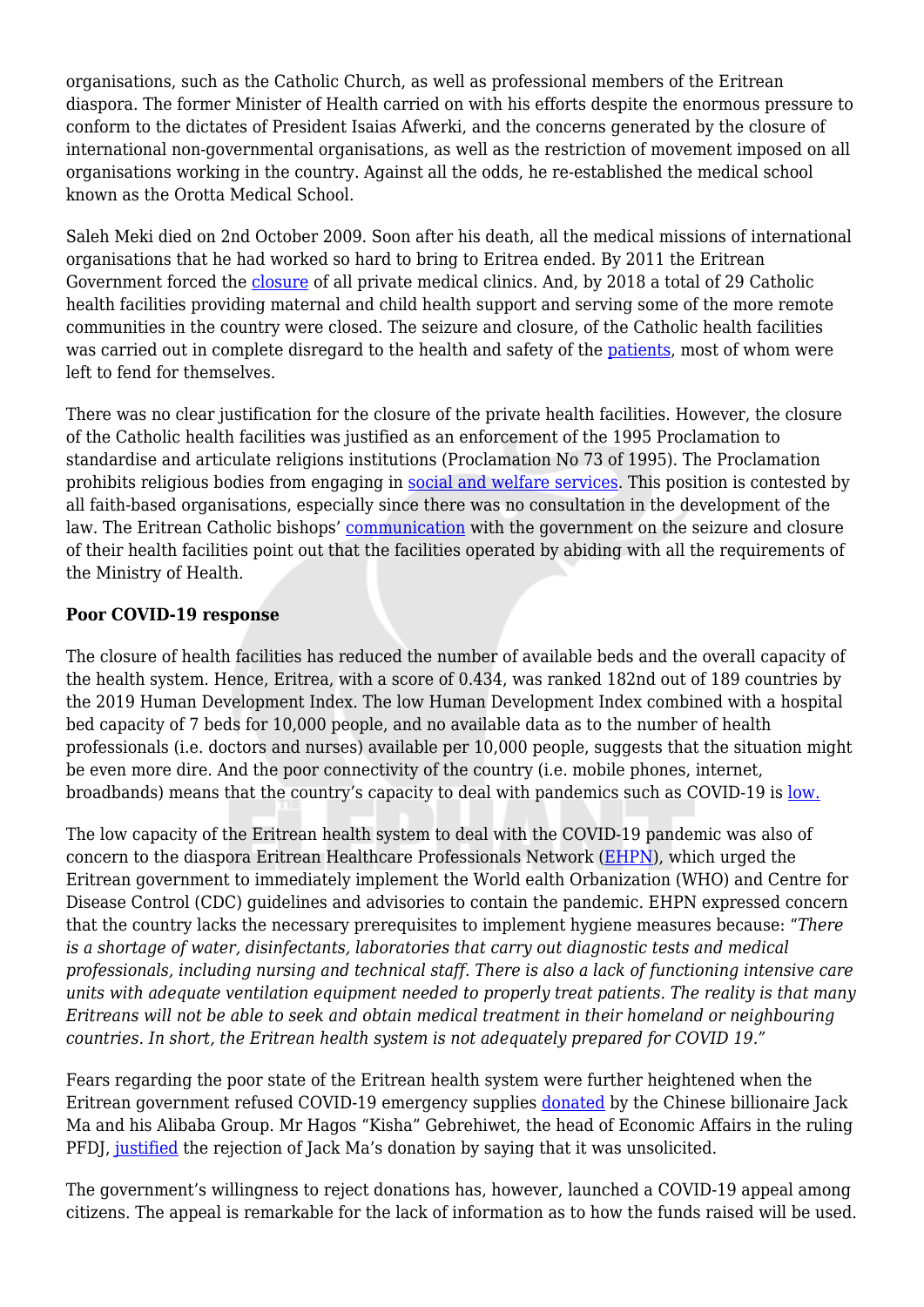There is no single COVID-19 emergency response bank account designated for the appeal; hence, in the diaspora, funds are collected in different foreign bank accounts set up by Eritrean embassies. Consequently, there is a real danger that the funds will never enter the country and will disappear into the government's opaque offshore financial system. Also, there is no information as to how the Ministry of Health will use the funds. [Reports](https://eritreahub.org/eritrea-raising-an-alarm-of-impending-disaster) by Eritrean human rights activists say the appeal is [coerced,](https://twitter.com/CSW_UK/status/1284490633193947145?s=20;%20h) confirming the lack of transparency and accountability of the fundraising process.

There is also no transparency in the COVID-19 data that the Eritrean government is providing. It reported the first four COVID-positive cases on the 21<sup>st</sup> and 23<sup>rd</sup> of March. One patient was an Eritrean national resident in Norway, and the other three positive patients were Eritrean nationals returning from Dubai. Because of these events, by 26<sup>th</sup> March, the government banned all commercial passenger flights for two weeks. It also closed schools. And, by 1st April, it imposed [COVID-19](https://shabait.com/2020/04/01/guidelines-from-the-high-level-task-force-on-covid-19/) lockdown measures.

Fears regarding the poor state of the Eritrean health system were further heightened when the Eritrean government refused COVID-19 emergency supplies donated by the Chinese billionaire Jack Ma and his Alibaba Group. Mr Hagos "Kisha" Gebrehiwet, the head of Economic Affairs in the ruling PFDJ, justified the rejection of Jack Ma's donation by saying that it was unsolicited.

The lockdown measures did not include the closure of the Sawa military training camp or the release of political prisoners. The government has recently [released](https://www.csw.org.uk/2020/09/11/press/4799/article.htm) 27 Christian prisoners, who were imprisoned without charge or trial for as long as sixteen years. Their release is conditional on their family lodging their property deeds with the government as a guarantee that the people released will not leave the country.

While maintaining a strict lockdown, the Eritrean government has allowed mass gatherings to celebrate the graduation of the  $33<sup>rd</sup>$  round of Sawa military training camp graduates as well as the transfer of Grade 12 conscripts to the facility.

From 1st April to 18th April, the Eritrean government reported 39 COVID positive cases, all linked to Eritreans visiting or returning from their travels. Then, for two months, there were no new cases reported. After that, the number of COVID-positive cases increased, and by the  $12<sup>th</sup>$  of October, Eritrea reported a total of 414 COVID-positive patients and 372 recoveries.

Though the government makes repeated references to quarantine centres, it has not shared a list of the centres, their location or capacity. It is also not reporting the daily number of COVID tests. Nor has it reported any COVID-related deaths or any community transmission of the virus. It continues to attribute all the new COVID cases to Eritreans returning through "irregular land and sea routes" from Ethiopia, Sudan, Djibouti and Yemen. But there is no explanation as to why so many nationals are travelling despite the government's strict lockdown procedure that prohibits all movement between towns and that restricts te movement of any vehicles, including buses and taxis, which require movement permits. Such permits are not easy to obtain.

Finally, there are only five incidents of Ministry of Information reporting the number of individuals tested or in quarantine:

- 1. [3,000](https://twitter.com/hawelti/status/1258805557726711808?s=20) quarantined 8th May 2020;
- 2. [5,270](https://twitter.com/hawelti/status/1268137028983627776?s=20) quarantined 3rd June 2020;
- 3. [7,158](https://shabait.com/2020/06/14/announcement-from-the-ministry-of-health-26/) nationals returned through irregular land and sea routes. Not clearly stated but the